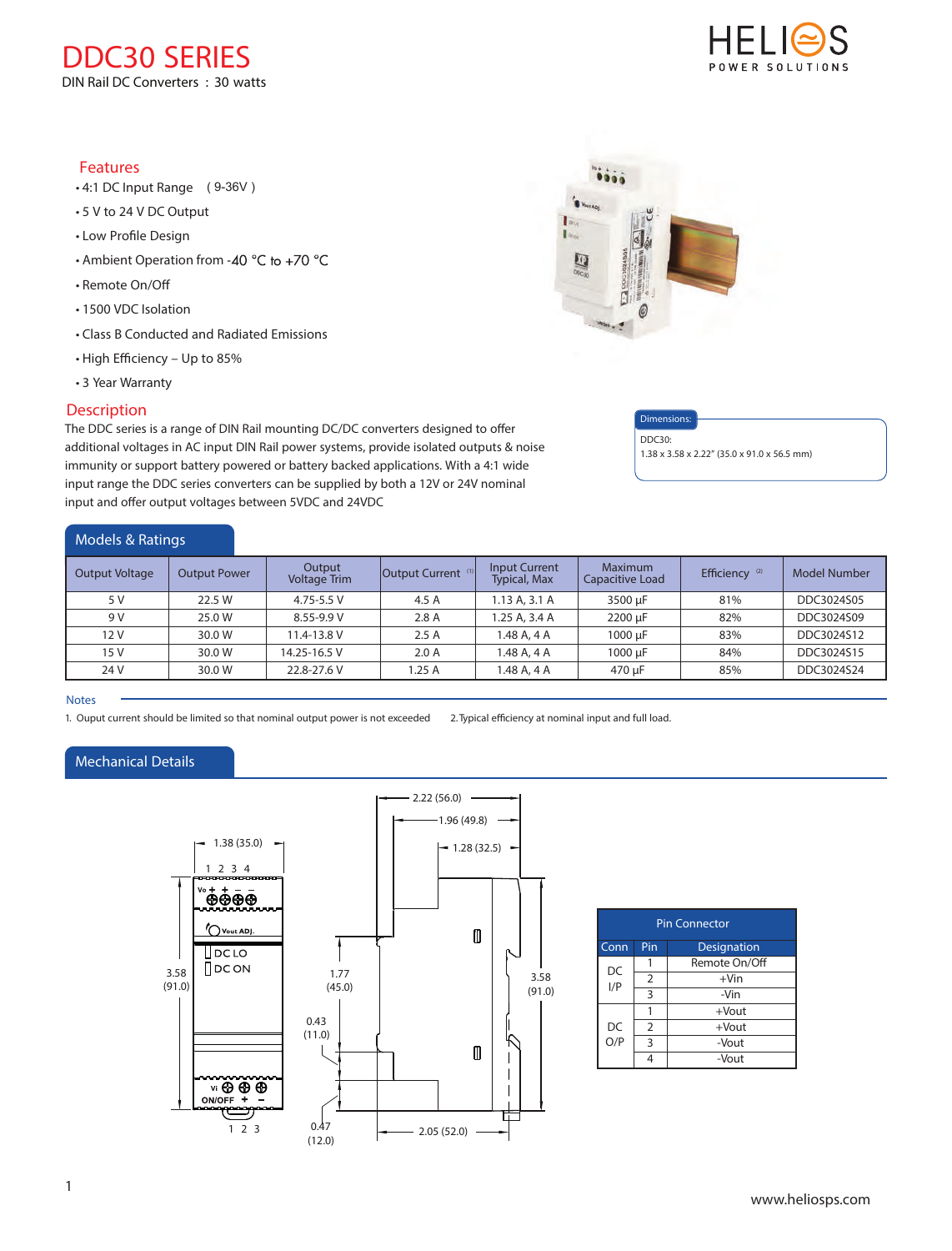

**Input** 

| $\mathbf{u}$         |                            |         |                |              |                               |
|----------------------|----------------------------|---------|----------------|--------------|-------------------------------|
| Characteristic       | <b>Minimum</b>             | Typical | <b>Maximum</b> | <b>Units</b> | <b>Notes &amp; Conditions</b> |
| Input Voltage Range  |                            |         | 36             | <b>VDC</b>   |                               |
| Input Current        |                            |         |                |              | See Models and Ratings table  |
| Inrush Current       |                            |         | 20             |              | at 36V                        |
| Input Filter         | Pi type                    |         |                |              |                               |
| Undervoltage Lockout | On at $>8.5V$              |         |                |              |                               |
| Input Surge          |                            |         | 40             | <b>VDC</b>   | No Damage                     |
| Input Protection     | T7.0A/63 VDC Internal Fuse |         |                |              |                               |
|                      |                            |         |                |              |                               |

| Output                          |                                   |                                               |                |               |                                                                           |
|---------------------------------|-----------------------------------|-----------------------------------------------|----------------|---------------|---------------------------------------------------------------------------|
| Characteristic                  | Minimum                           | <b>Typical</b>                                | <b>Maximum</b> | <b>Units</b>  | <b>Notes &amp; Conditions</b>                                             |
| Output Voltage                  | 5                                 |                                               | 24             | $\vee$        | See Models and Ratings table                                              |
| Output Voltage Trim             |                                   |                                               |                | $\frac{0}{0}$ | See Models and Ratings table                                              |
| Initial Set Accuracy            | $\Omega$                          |                                               | $+1$           | $\%$          |                                                                           |
| Minimum Load                    | $\Omega$                          |                                               |                | A             | No minimum load required                                                  |
| Start Up Delay                  |                                   | 50                                            |                | ms            |                                                                           |
| <b>Start Up Rise Time</b>       |                                   | $\overline{2}$                                |                | ms            |                                                                           |
| Line Regulation                 |                                   |                                               | ±1.0           | $\%$          |                                                                           |
| Load Regulation                 |                                   |                                               | ±1.0           | $\frac{0}{0}$ | 0 - 10% load                                                              |
| <b>Transient Response</b>       |                                   |                                               | 4              | % deviation   | Recovery to within 1% in <1 ms for a 50% load change<br>at 0.25 A/µs rate |
| Ripple & Noise                  |                                   |                                               | 100            | mV pk-pk      | 20 MHz bandwidth                                                          |
| <b>Short Circuit Protection</b> |                                   |                                               |                |               | Trip & Restart (hiccup mode), auto recovery                               |
| <b>Overload Protection</b>      | 110                               |                                               | 165            | $\%$          | Trip & Restart (hiccup mode)                                              |
| Overvoltage Protection          | 115                               |                                               | 135            | $\%$          | Of nominal output voltage                                                 |
| <b>Temperature Coefficient</b>  |                                   |                                               | 0.03           | %/ °C         |                                                                           |
| Remote On/Off                   | Output Off: -0.3 - 2 VDC WRT -Vin | Output On: Open circuit or 8-10 VDC WRT - Vin |                |               |                                                                           |

| General                   |                |            |                |              |                               |
|---------------------------|----------------|------------|----------------|--------------|-------------------------------|
| Characteristic            | <b>Minimum</b> | Typical    | <b>Maximum</b> | <b>Units</b> | <b>Notes &amp; Conditions</b> |
| Efficiency                |                | 83         |                | $\%$         | See Models and Ratings table  |
| Isolation                 | 1500           |            |                | <b>VDC</b>   |                               |
| Switching Frequency       | 100            |            | 200            | kHz          |                               |
| Power Density             |                |            | 2.7            | $W/in^3$     |                               |
| Mean Time Between Failure | 680            |            |                | kHrs         | MIL-HDBK-217F, +25 °C GB      |
| Weight                    |                | 0.265(120) |                | lb(g)        |                               |
| DC ON Indicator           | 90             |            |                | $\%$         | Of nominal voltage. Green LED |
| DC Low Indicator          | 70             |            | 90             | $\%$         | Of nominal voltage. Red LED   |

| Environmental             |                                                                                             |                |                |              |                               |
|---------------------------|---------------------------------------------------------------------------------------------|----------------|----------------|--------------|-------------------------------|
| Characteristic            | <b>Minimum</b>                                                                              | <b>Typical</b> | <b>Maximum</b> | <b>Units</b> | <b>Notes &amp; Conditions</b> |
| Operating Temperature     | $-40$                                                                                       |                | $+70$          | °C           | See derating curve            |
| Storage Temperature       | $-55$                                                                                       |                | $+100$         | °C           |                               |
| Humidity                  |                                                                                             |                | 90             | %RH          | Non-condensing                |
| <b>Operating Altitude</b> |                                                                                             |                | 4850           | m            |                               |
| Cooling                   |                                                                                             |                |                |              | Natural convection            |
| Shock                     | ±3 shocks in each plane, total 36 shocks of 15 g : 11 ms halfsine. Conforms to EN60068-2-27 |                |                |              |                               |
| Vibration                 | 10-500 Hz at 2 g sweep and endurance at resonance in all 3 planes. Conforms to EN60068-2-6  |                |                |              |                               |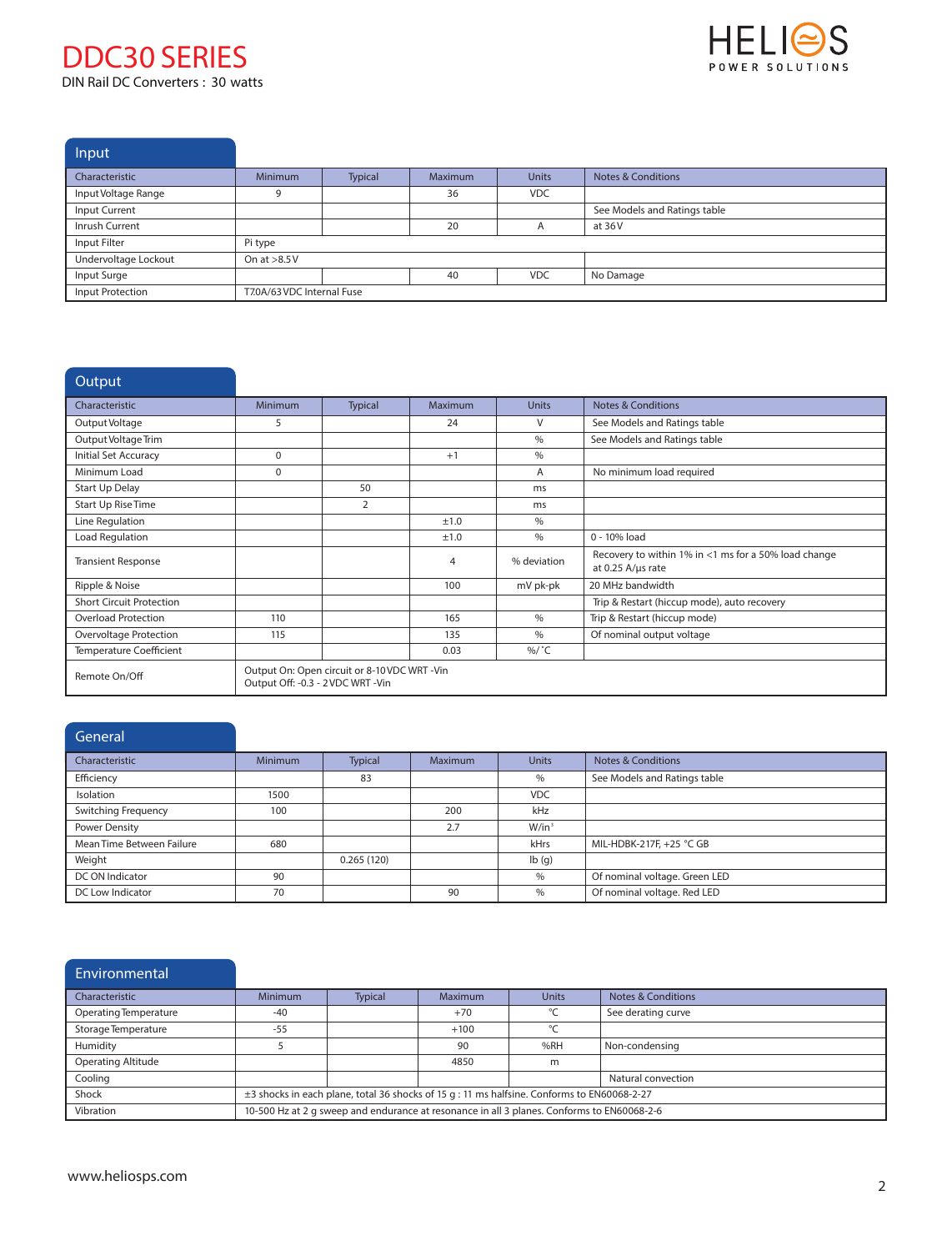## EMC: Emissions

| Phenomenon | Standard | <b>Test Level</b> | Criteria | <b>Notes &amp; Conditions</b> |
|------------|----------|-------------------|----------|-------------------------------|
| Conducted  | EN55022  | Class B           |          |                               |
| Radiated   | EN55022  | $\cap$ lass B     |          |                               |

# EMC: Immunity Phenomenon **Standard Test Level Criteria** Notes & Conditions

| <b>ESD Immunity</b>    | 6 kV<br>EN61000-4-2 |                      | $\overline{A}$ | Contact       |
|------------------------|---------------------|----------------------|----------------|---------------|
|                        |                     | 8 kV                 |                | Air Discharge |
| Radiated Immunity      | EN61000-4-3         | 10V/m                | $\overline{A}$ |               |
| EFT/Burst              | EN61000-4-4         |                      | $\overline{A}$ |               |
| Surges                 | EN61000-4-5         | Installation class 3 | $\overline{A}$ |               |
| Conducted              | EN61000-4-6         | 10V                  | A              |               |
| <b>Magnetic Fields</b> | EN61000-4-8         |                      | $\overline{A}$ |               |
|                        |                     | Dip: 30%, 10 ms      | $\overline{A}$ |               |
| Dips and Interruptions | EN55024             | Dip: 60%, 100 ms     | B              |               |
|                        |                     | Dip: 100%, 5000 ms   | B              |               |

## Safety Approvals **Safety Agency** Safety Standard **Notes & Conditions** UL UL508 Industrial Control Equipment TUV EN60950-1 A12:2011 Information Technology CB IEC60950-1 +A1:2009 Information Technology

## Application Notes

### **Derating Curves**